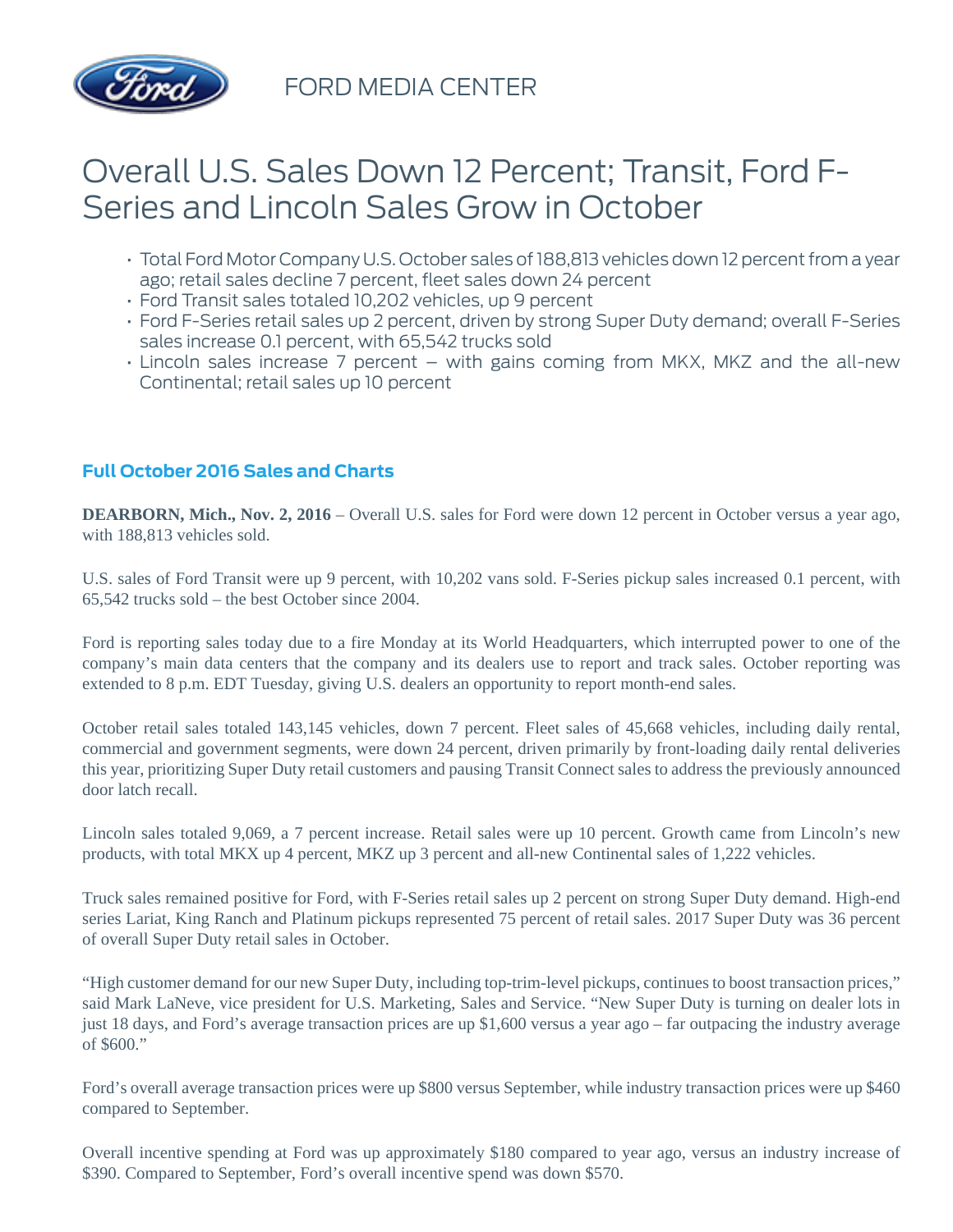The company's days' supply for October was 90 days. Ford has been taking actions to match production with demand, as outlined during the company's third quarter financial results and is well positioned for Black Friday and year-end sales events. The company's fourth-quarter North American production guidance of 700,000 vehicles remains unchanged.

| <b>Gross Stock</b>                              | 2016           | 2016             | 2015           |
|-------------------------------------------------|----------------|------------------|----------------|
|                                                 | <b>October</b> | <b>September</b> | <b>October</b> |
| Passenger Car                                   |                |                  |                |
| Unit Volume                                     | 145,000        | 153,000          | 168,000        |
| <b>SUV</b>                                      |                |                  |                |
| Unit Volume                                     | 190,000        | 184,000          | 152,000        |
| Trucks                                          |                |                  |                |
| Unit Volume                                     | 315,000        | 314,000          | 302,000        |
| Total                                           |                |                  |                |
| Unit Volume                                     | 650,000        | 651,000          | 622,000        |
| Days' Supply                                    | 90             | 80               | 79             |
|                                                 |                |                  |                |
| % of Total 2016<br><b>Fleet</b><br><b>Sales</b> |                | 2015             |                |
|                                                 | <b>October</b> | <b>October</b>   |                |
| Daily Rental                                    | 7%             | 10%              |                |
| Commercial                                      | 11%            | 12%              |                |